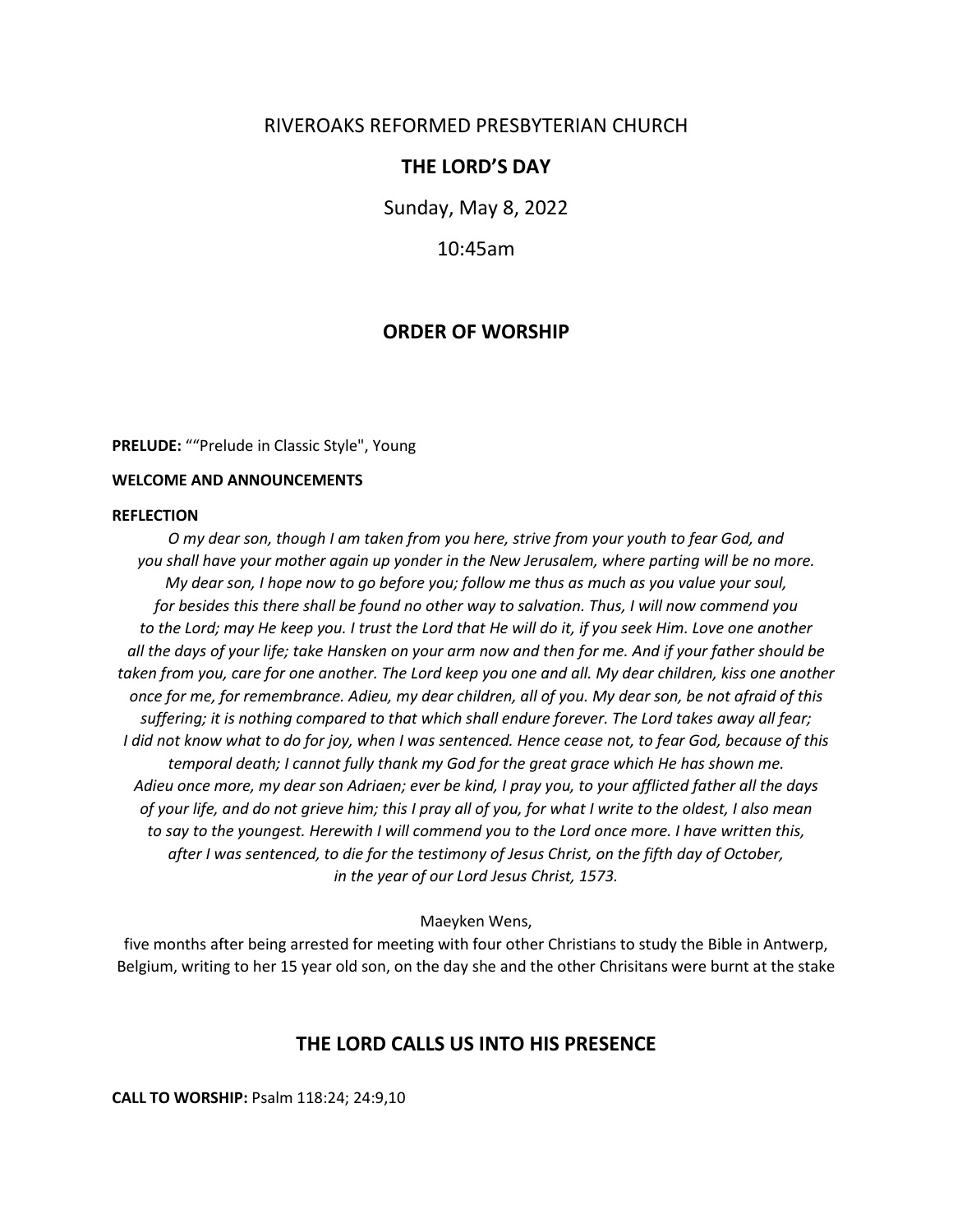Minister: This is the day that the Lord has made; **Congregation: let us rejoice and be glad in it!**

Minister: Lift up your heads, O gates! And lift them up, O ancient doors, that the King of glory may come in!

**Congregation: Who is this King of glory?**

**ALL: The Lord of hosts, he is the King of glory!**

**HYMN OF PRAISE, NO. 389:** "This Is the Day the Lord Has Made"

This is the day the Lord has made; he calls the hours his own; Let heav'n rejoice, let earth be glad, and praise surround the throne.

Today he rose and left the dead, and Satan's empire fell; Today the saints his triumphs spread, and all his wonders tell.

Hosanna to th'annointed King, to David's holy Son! Help us, O Lord; descend and bring salvation from the throne.

Blest be the Lord, who comes to men with messages of grace; Who comes in G od his Father's name to save our sinful race.

Hosanna in the highest strains the church on earth can raise! The highest heav'ns in which he reigns shall give him nobler praise.

# **PRAYER OF PRAISE AND ADORATION**

# **THE LORD CLEANSES US IN CHRIST**

# **READING OF THE WORD:** Psalm 80:1-19

- $1$  Give ear, O Shepherd of Israel, you who lead Joseph like a flock. You who are enthroned upon the cherubim, shine forth.
- $2<sup>2</sup>$  Before Ephraim and Benjamin and Manasseh, stir up your might and come to save us!
- <sup>3</sup> Restore us, O God; let your face shine, that we may be saved!
- <sup>4</sup> O LORD God of hosts, how long will you be angry with your people's prayers?
- <sup>5</sup> You have fed them with the bread of tears and given them tears to drink in full measure.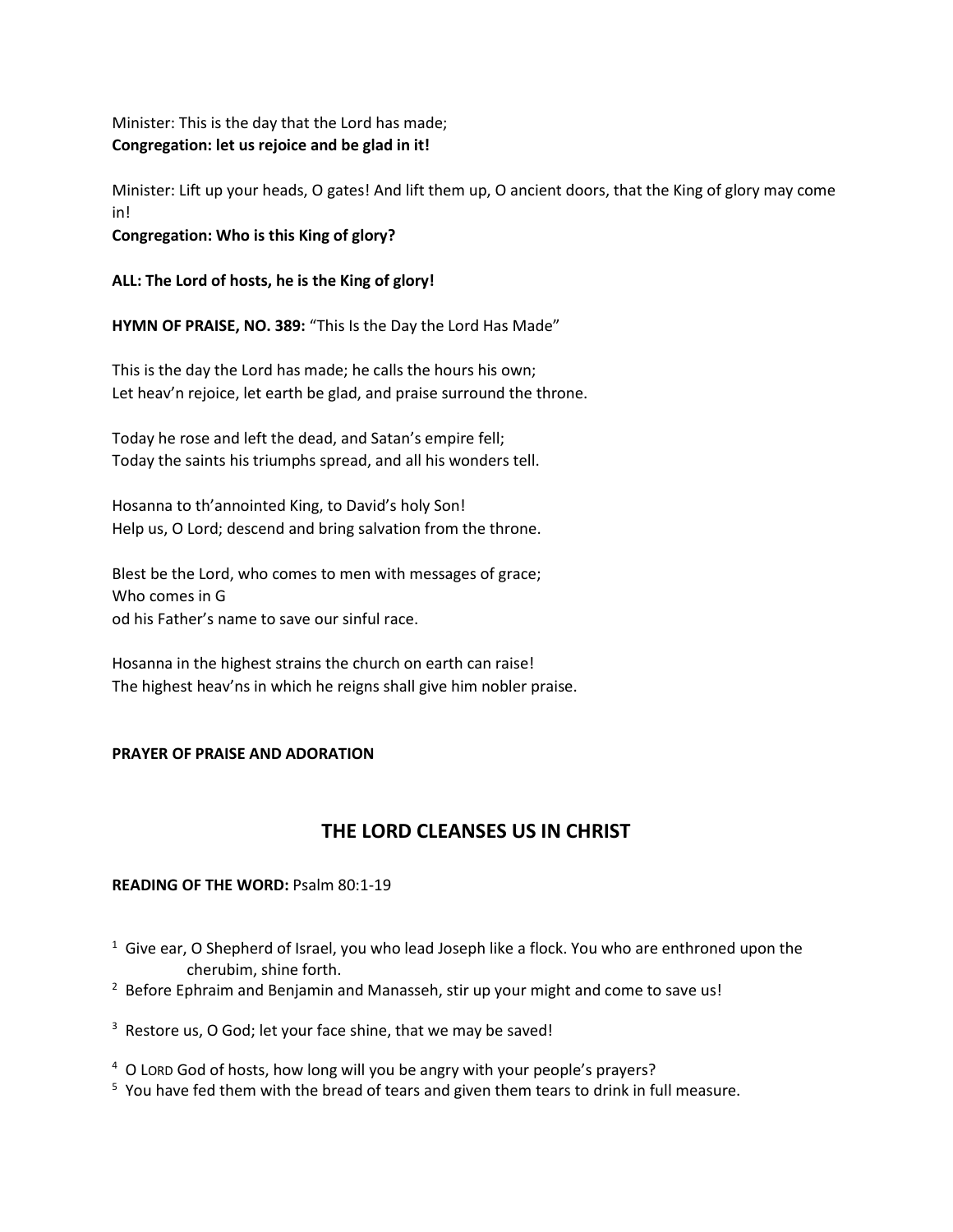$6$  You make us an object of contention for our neighbors, and our enemies laugh among themselves.

 $7$  Restore us, O God of hosts; let your face shine, that we may be saved!

<sup>8</sup> You brought a vine out of Egypt; you drove out the nations and planted it.

- $9$  You cleared the ground for it; it took deep root and filled the land.
- $10$  The mountains were covered with its shade, the mighty cedars with its branches.
- $11$  It sent out its branches to the sea and its shoots to the River.
- $12$  Why then have you broken down its walls, so that all who pass along the way pluck its fruit?
- $13$  The boar from the forest ravages it, and all that move in the field feed on it.

<sup>14</sup> Turn again, O God of hosts! Look down from heaven, and see; have regard for this vine,

- $15$  the stock that your right hand planted, and for the son whom you made strong for yourself.
- $16$  They have burned it with fire; they have cut it down; may they perish at the rebuke of your face!
- $17$  But let your hand be on the man of your right hand, the son of man whom you have made strong for yourself!
- $18$  Then we shall not turn back from you; give us life, and we will call upon your name!

 $19$  Restore us, O LORD God of hosts! Let your face shine, that we may be saved!

Minister: This is the word of the Lord. **Congregation: Thanks be to God!**

#### **CONFESSION OF SIN**

**O Almighty God, heavenly Father, I have sinned against you and against my neighbor, in thought, word and deed, in the evil I have done and in the good I have not done, through ignorance, through weakness, and through my own deliberate fault. I am truly sorry and repent of all my sins. For the sake of your Son, Jesus Christ, who died for me, forgive me all that is past, and grant that I may serve you in newness of life to the glory of your Name** *...Silent and Personalized Confession of Sin...* **Amen!**

#### **ASSURANCE OF PARDON:** Isaiah 53:4, 5

Surely he has borne our griefs and carried our sorrows; yet we esteemed him stricken, smitten by God, and afflicted. But he was pierced for our transgressions; he was crushed for our iniquities; upon him was the chastisement that brought us peace, and with his wounds we are healed.

**HYMN OF FAITH, NO. 92:** "A Mighty Fortress Is Our God"

**A mighty fortress is our God, a bulwark never failing; Our helper he amid the flood of mortal ills prevailing. For still our ancient foe doth seek to work us woe; His craft and pow'r are great; and armed with cruel hate, On earth is not his equal.**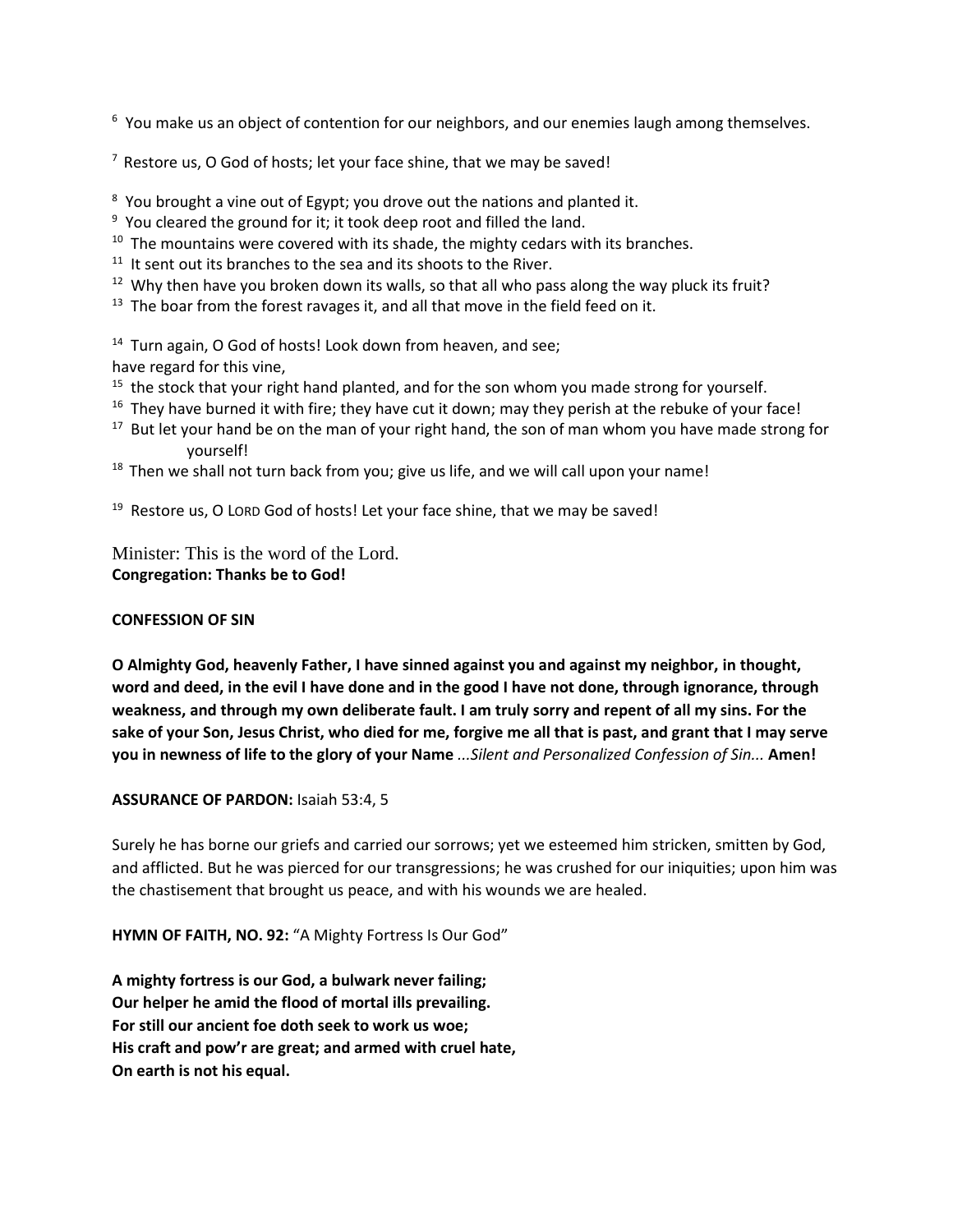**Did we in our own strength confide, our striving would be losing. Were not the right man on our side, the man of God's own choosing. Dost ask who that may be? Christ Jesus, it is he, Lord Sabbaoth his name, from age to age the same, And he must win the battle.**

**And though this world with devils filled, should threaten to undo us, We will not fear, for God hath willed his truth to triumph through us. The prince of darkness grim, we tremble not for him, his rage we can endure, for lo! His doom is sure; One little word shall fell him.**

**That Word above all earthly pow'rs, no thanks to them, abideth; The Spirit and the gifts are ours through him who with us sideth. Let goods and kindred go, this mortal life also; the body they many kill; God's truth abideth still; His kingdom is forever.**

# **WE CONFESS OUR FAITH:** Psalm 46:1-5,10-11

Minister: God is our refuge and strength, a very present help in trouble! **Congregation: Therefore we will not fear though the earth gives way, though the mountains be moved into the heart of the sea, though its waters roar and foam, though the mountains tremble at its swelling.**

Minister: There is a river whose streams make glad the city of God, the holy habitation of the Most High. God is in the midst of her; she shall not be moved; God will help her when morning dawns! **Congregation: "Be still, and know that I am God. I will be exalted among the nations, I will be exalted in the earth!"**

# **ALL: The Lord of hosts is with us; the God of Jacob is our fortress!**

#### **HIS TITHES AND OUR OFFERINGS**

**ANTHEM:** "Sing to the Lord", Medema; The Riveroaks Children's Choir

Sing to the Lord, clap your hands and shout out loud. Sing to the Lord, for he is good. Sing to the Lord, clap your hands and shout out loud. Sing to the Lord and praise His name.

O magnify the Lord with me, the Lord with me. Let us exalt his name together,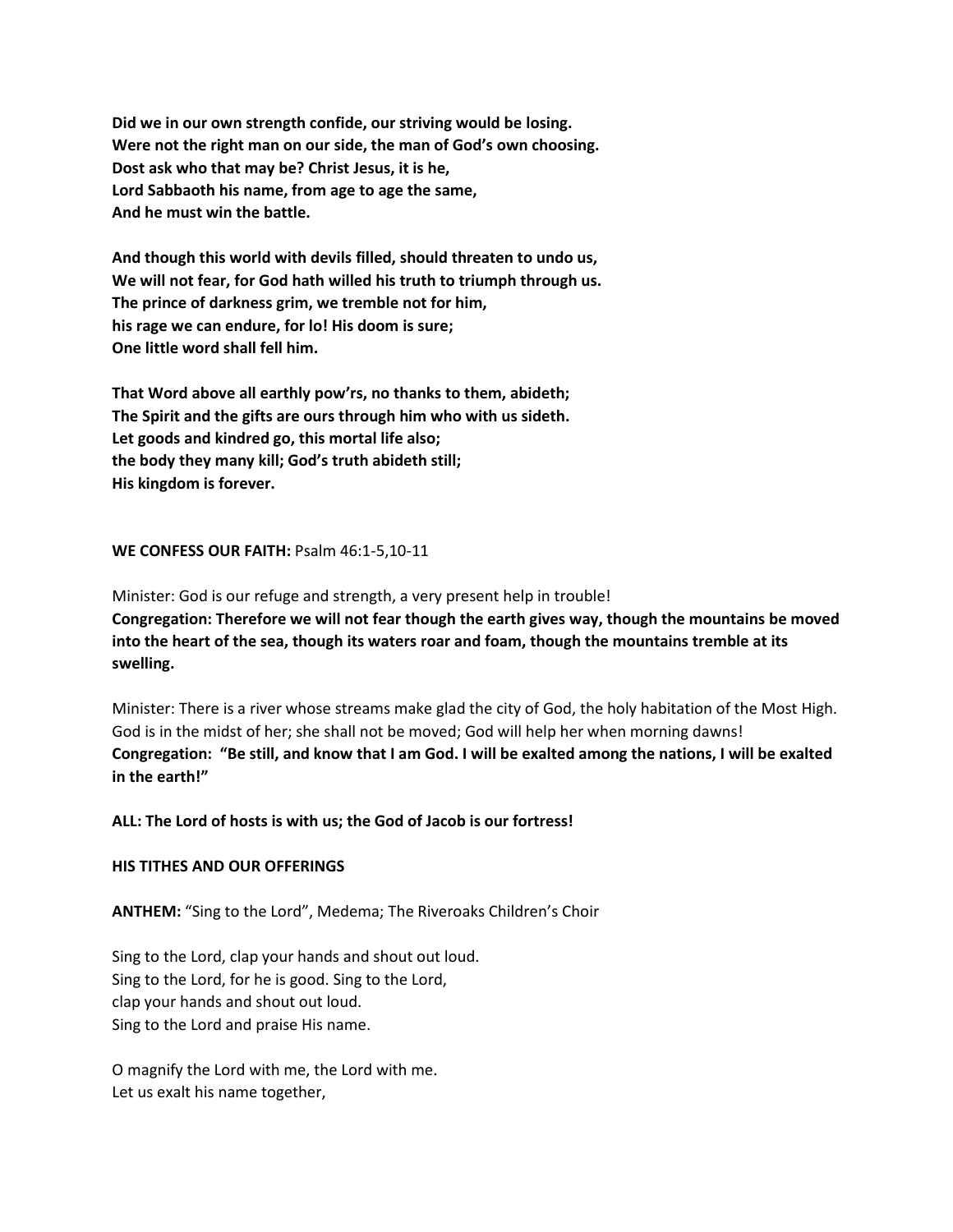O taste and see that the Lord, he is good to ev'ryone who calls upon his name, his name.

O bless the Lord my soul, all that is in me, bless his holy name. O bless the Lord my soul, never forget what he's done for you.

#### **PRAYER OF THANKSGIVING AND SUPPLICATION**

# **THE LORD CONSECRATES US BY HIS WORD**

#### **SERMON TEXT:** John 15:1-8

 $<sup>1</sup>$  "I am the true vine, and my Father is the vinedresser. <sup>2</sup> Every branch in me that does not bear fruit he</sup> takes away, and every branch that does bear fruit he prunes, that it may bear more fruit.<sup>3</sup> Already you are clean because of the word that I have spoken to you. <sup>4</sup> Abide in me, and I in you. As the branch cannot bear fruit by itself, unless it abides in the vine, neither can you, unless you abide in me. <sup>5</sup>I am the vine; you are the branches. Whoever abides in me and I in him, he it is that bears much fruit, for apart from me you can do nothing. <sup>6</sup> If anyone does not abide in me he is thrown away like a branch and withers; and the branches are gathered, thrown into the fire, and burned. <sup>7</sup> If you abide in me, and my words abide in you, ask whatever you wish, and it will be done for you. <sup>8</sup> By this my Father is glorified, that you bear much fruit and so prove to be my disciples.

**PREACHING OF GOD'S WORD:** Pastor Tommy Lee Sermon Series: Take Heart; I Have Overcome The World XII. "The Father, The Son, and The Believer"

**HYMN OF RESPONSE:** "Come People of the Risen King"

Come, people of the Risen King, Who delight to bring Him praise; Come all and tune your hearts to sing To the Morning Star of grace. From the shifting shadows of the earth We will lift our eyes to Him, Where steady arms of mercy reach To gather children in.

[Refrain] Rejoice, Rejoice! Let every tongue rejoice! One heart, one voice; O Church of Christ, rejoice!